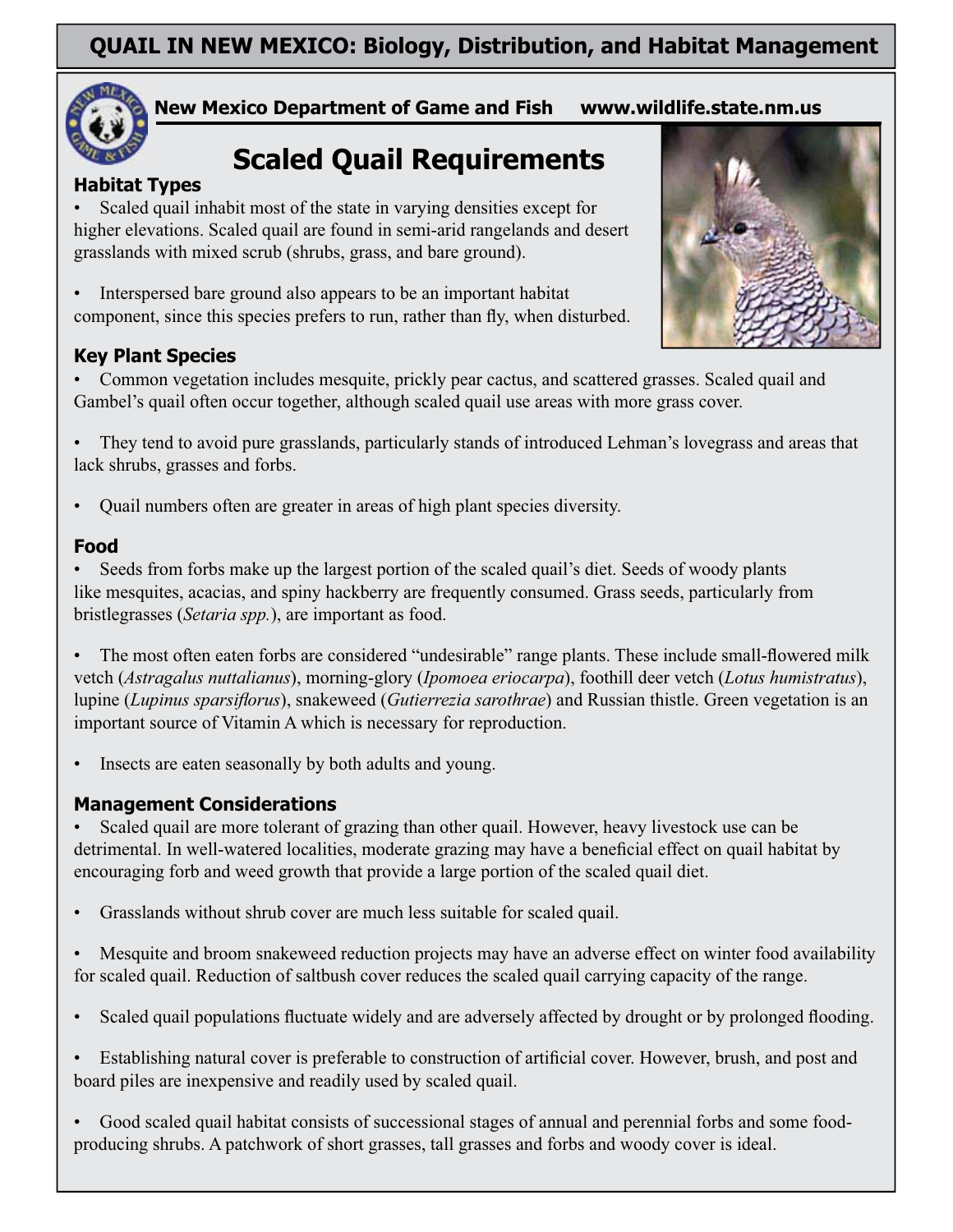

#### **New Mexico Department of Game and Fish www.wildlife.state.nm.us**

## **Gambel's Quail Requirements**

#### **Habitat Types**

Gambel's quail are residents of brushy and thorny vegetation in parts of the Chihuahuan desert, as well as adjoining natural and cultivated communities.

Favorite habitats within these ranges are river valleys and drainages, especially those adjacent to cultivated fields.

The bird is particularly abundant along mesquite-lined rivers, creeks, and arroyos below an elevation of 5,800 ft.



Mesquite-choked springs, seeps, and stock tanks are also favored focal points for this quail species.

#### **Key Plant Species**

Key indicator plants include: desert hackberry *(Celtis pallida)*, catclaw acacia *(Acacia greggii)*, skunkbush *(Rhus sp.)* pricklypear cactus *(Opuntia phaeacantha)*, chollas *(Opuntia spp.)*, scrub oak *(Quercus turbinella*), and any of several desert thorns (*Lycium spp*.).

Dominant understory plants may include brittlebush (*Encelia farinosa*), triangle-leaf bursage (*Ambrosia*  $delta$ , bear grass (Nolina microcarpa), shrubby buckwheat (Eriogonum wrightii), burroweed *(Haplopappus tenuisectus)*, jimmyweed *(H. pluriflorus)*, turpentine bush *(H. laricifolius)*, or snakeweed *Gutierrezia sarothrae* 

• Dominant overstory plants include: Texas honey mesquite (*Prosopis glandulosa*), white-thorn acacia (Acacia constricta), one-seed juniper (Juniperus monosperma), allthorn (Koeberlinia spinosa), littleleaf sumac (Rhus microphylla), catclaw acacia, condalia (Zizyphus obtusifolia), and various yuccas (Yucca spp.), dense thickets of salt cedar (*Tamarix spp.*), arrowweed (*Pluchea sericea*), screwbean mesquite (*Prosopis pubescens*), saltbush, quail bush (Atriplex lentiformis) and four wing saltbush (A. canescens).

#### **Food**

• Gambel's quail diet consists of seeds of forbs, grasses, shrubs, trees, and cacti. Seeds from legumes are also important throughout the species range. Mesquite seeds and leaves, mustards (*Brassicaceae*), ragweeds *(Ambrosia sp*), tumbleweed and a host of other seed producing shrubs and forbs are eaten if available.

• Fruits from shrubs and cacti (particularly prickly pear, *Opuntia spp*.) are heavily used seasonally.

• Green vegetation, especially deer vetches *(Lotus spp.)* and filaree *(Erodium cicutarium*), are very important during winter and early spring prior to reproduction, and provide much of the species moisture requirements.

Insects are important seasonally, especially for the growing young quail.

#### **Management Considerations**

The clearing of mesquite trees in an effort to increase the productivity of western rangelands for cattle can also be detrimental to Gambel's quail.

Grazing can be a useful tool for Gambel's quail management when conducted at the right intensity under the right conditions. Leaving enough unburned grass cover for refuge can greatly increase the survivability of quail.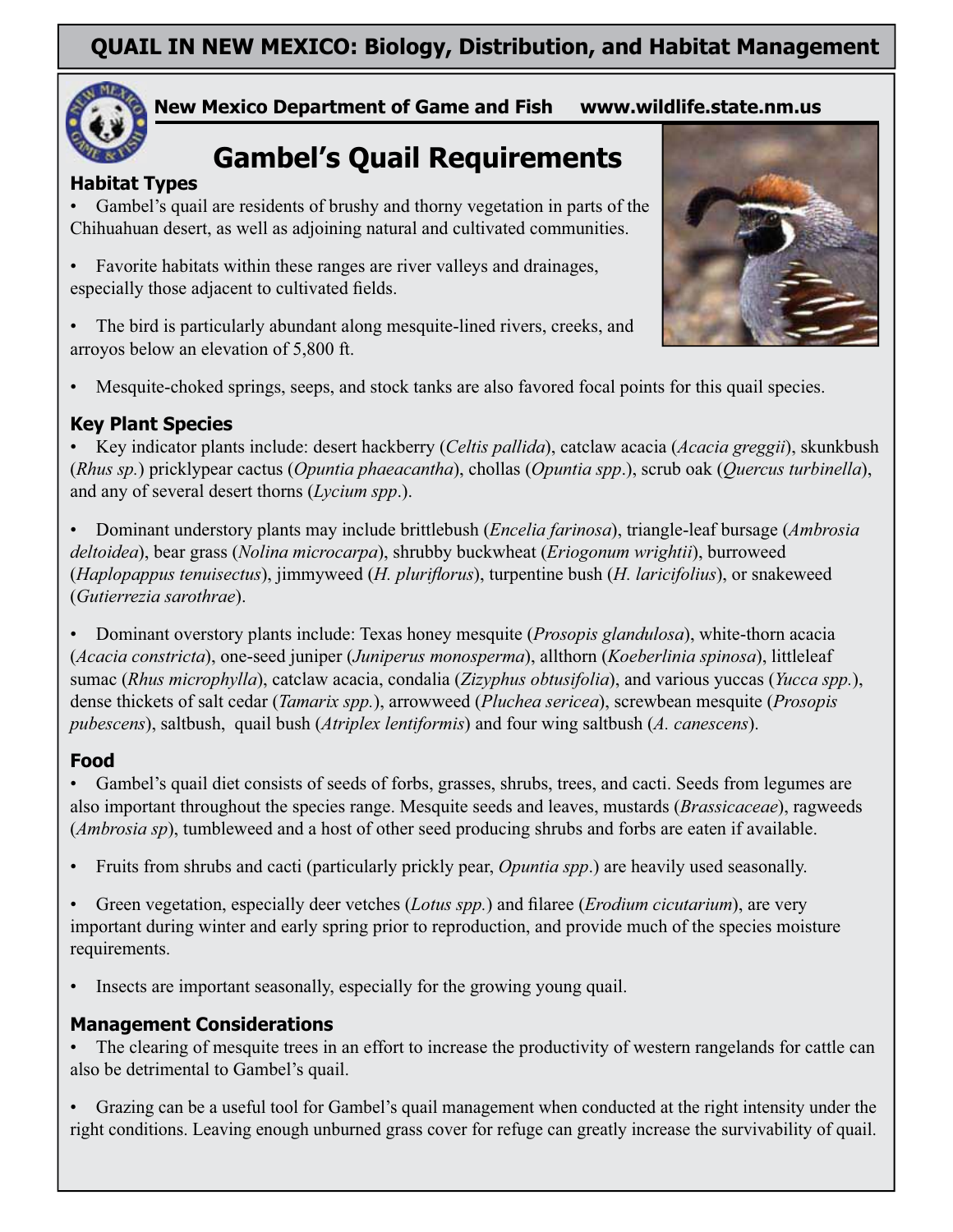

#### **New Mexico Department of Game and Fish www.wildlife.state.nm.us**

## **Montezuma Quail Requirements**

#### **Habitat Types**

• Montezuma quail occur in the Gila National Forest, southwestern portions of the Cibola National Forest, San Andres Mountains, Sacramento Mountains, and associated sky islands in the extreme southwestern portion of the state.

Montezuma quail are found in pine-oak and oak scrub highland habitats, especially in open woodland with grass understory and do not occur in areas without an adequate grassland component.



#### **Key Plant Species**

• Montezuma quail are found in areas with high grass diversity and grass cover associated with a tree overstory of oak such as Arizona white oak (*Quercus arizonica*) or Emory oak (*Q. emoryi*), or pine (*Pinus spp.*). Rarely are Montezuma quail located more than a few dozen yards from trees.

Montezuma quail are occasionally associated with other "overstory" species including catclaw and mesquite.

Perennial bunchgrass species are most often used for cover and nesting. These grasses are warm season species produced during periods of summer monsoon moisture (July-September).

#### **Food**

Montezuma quail feed extensively on the bulbs and tubers of yellow nutsedge (*Cyperus esculentes*) and Gray's woodsorrel (*Oxalis grayi*) in summer.

- During the summer and fall, Montezuma quail feed upon insects, acorns, piñon nuts, grass and forb seeds.
- The primary diet of young Montezuma quail is insects.

#### **Management Considerations**

Spatial arrangement of both grassland and woodland cover types is very important for this species due to its survival strategy, small home range, dispersal distances, and food habits.

- Adequate horizontal and vertical grass cover must be well distributed across the landscape. Montezuma quail select areas with tall (up to 20 inches) grass and forb cover.
- Moderate livestock grazing, where remaining grass cover requirements are met, is associated with good Montezuma quail habitat, although these quail tend to select more lightly used patches of a pasture.
- Reducing oak stands for timber or grazing improvements reduces habitat value by removing canopy cover and acorns. Overstory canopy cover should be maintained at no less than  $20\%$ .
- Burning may be an importat component of habitat management for Montezuma quail.